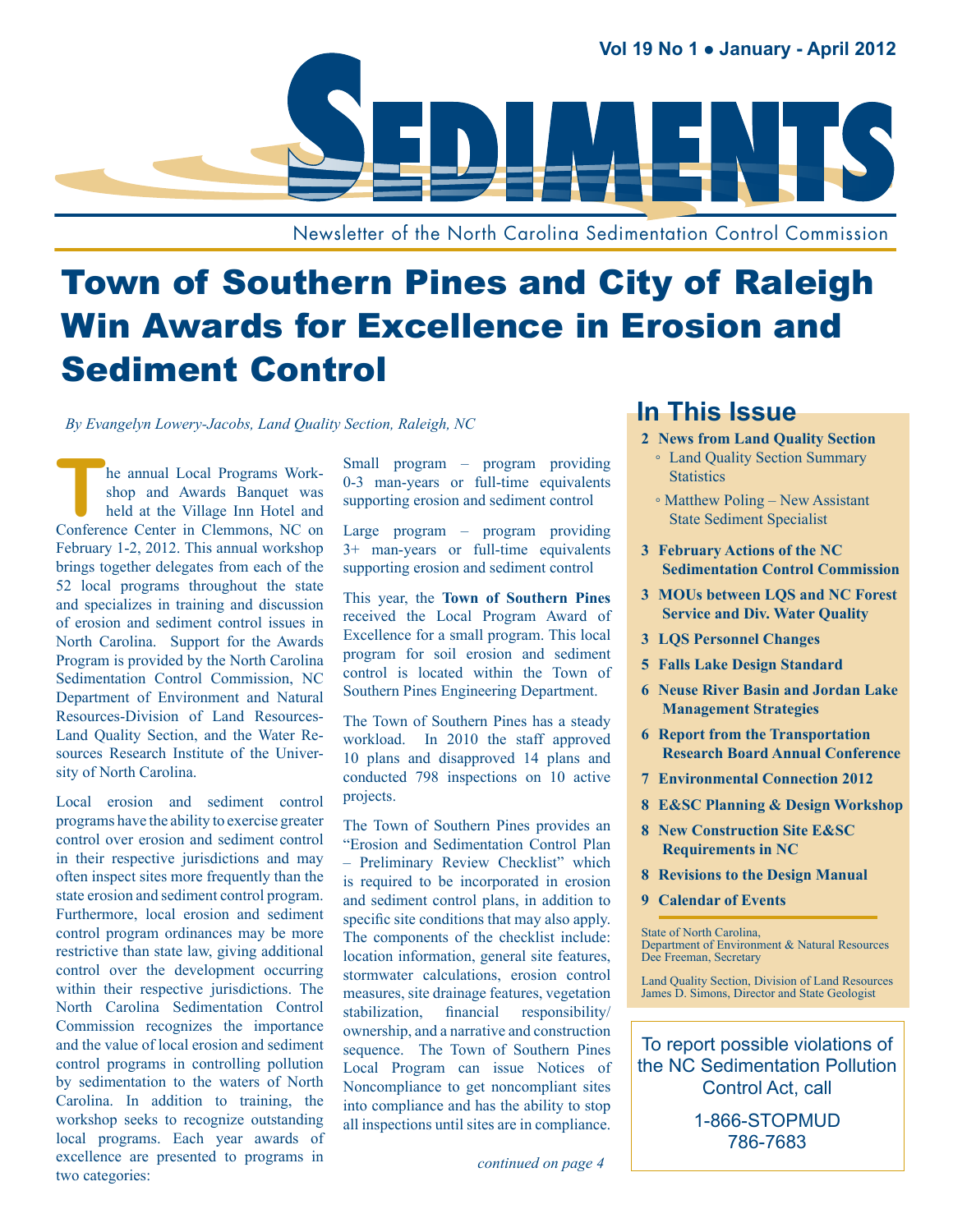# **News from Land Quality Section**

#### *Land Quality Section Summary Statistics:*

Plan Approvals, Inspections, and Enforcement Activities - Regional LQS Offices for the last ten years (Not included are the erosion and sediment control plans approved by local government sedimentation programs or land disturbed by NCDOT)

#### **FY 2001-2002**

- 24,407 Disturbed Areas per Year
- 4,098 E&S Plan Reviews
- 16,070 Site Inspections
- 3,060 New Permitted Sites
	- 39 Notices of Violations
	- 80 Enforcement Case Referrals

#### **FY 2002-2003**

- 24,438 Disturbed Areas per Year
- 14,681 Site Inspections
- 2,970 New Permitted Sites

#### **FY 2003-2004**

- 33,758 Disturbed Areas per Year
- 14,725 Site Inspections
- 3,023 New Permitted Sites

#### **FY 2004-2005**

- 35,818 Disturbed Areas per Year
- 4,870 E&S Plan Reviews
- 16,050 Site Inspections
- 3,394 New Permitted Sites
	- 758 Notices of Violations
	- 64 Enforcement Case Referrals

#### **FY 2005-2006**

- 40,110 Disturbed Areas per Year
- 4,870 E&S Plan Reviews
- 16,516 Site Inspections
- 3,374 New Permitted Sites
	- 731 Notices of Violations
	- 77 Enforcement Case Referrals

#### **FY 2006-2007**

- 35,441 Disturbed Areas per Year
- 5,270 E&S Plan Reviews
- 13,189 Site Inspections
- 3,546 New Permitted Sites
	- 658 Notices of Violations
	- 67 Enforcement Case Referrals

#### **FY 2007-2008**

- 31,569 Disturbed Areas per Year
- 4,611 E&S Plan Reviews
- 15,806 Site Inspections
- 2,972 New Permitted Sites
- 492 Notices of Violations
- 88 Enforcement Case Referrals

#### **FY 2008-2009**

- 61 FTE in LSQ\*
- 24,838 Disturbed Areas per Year
- 3,260 E&S Plan Reviews
- 19,884 Site Inspections 2,542 New Permitted Sites
	- 557 Notices of Violations
	- 60 Enforcement Case Referrals

#### **FY 2009-2010**

52 FTE in LSQ\*

- 23,477 Disturbed Areas per Year
- 3,272 E&S Plan Reviews
	- 437 Express Permit Reviews
- 24,745 Site Inspections
- 2,106 New Permitted Sites
	- 560 Notices of Violations
	- 69 Enforcement Case Referrals

#### **FY 2010-2011**

- 48 FTE in LSQ\*
- 19,200 Disturbed Areas per Year
- 3,121 E&S Plan Reviews
- 475 Express Permit Reviews
- 20,152 Site Inspections
- 2,118 New Permitted Sites
	- 363 Notices of Violations
	- 29 Enforcement Case Referrals

\*FTE is number of full time equivalent positions in Land Quality Section for erosion and sedimentation control program. The recent reduction in inspections is directly attributed to the reduction in force of seven inspector positions in September 2010.

v

#### *Matthew Poling – New Assistant State Sediment Specialist*

**Matthew Poling**, PE, was promoted in February to the Assistant State Sediment Specialist in the Raleigh Central Office. Mr. Poling will assist the Regional Offices and Local Programs with their oversight of their sediment and erosion control programs and reviews. He was an Assistant Regional Engineer in the Winston Salem Regional Office since February 2007. In that capacity he performed technical evaluations of submitted materials for the permitting of erosion and sediment control; conducted routine field evaluations of regulated water impoundment structures; prepared enforcement packages for legal cases; managed two



*Sediments* is published by the NC Sedimentation Control Commission to provide information and assistance to the regulated community and to facilitate communication among personnel of state and local erosion and sedimentation control programs. Past issues are on the Land Quality Section website: *<http://portal.ncdenr.org/web/lr/newsletters>*.

Send comments to Evangelyn Lowery-Jacobs, NCDENR-Land Quality, 1612 Mail Service Center, Raleigh, NC 27699- 1612. Email: [evangelyn.lowery-jacobs@](mailto:evangelyn.lowery-jacobs@ncdenr.gov) [ncdenr.gov.](mailto:evangelyn.lowery-jacobs@ncdenr.gov)

To receive an email notice of *Sediments* issues, please see page 1 for list service instructions.

Personnel of the Land Quality Section of the NC Department of Environment and Natural Resources provide information and assistance for implementation of the NC Erosion and Sedimentation Control Program. For assistance, please contact the Regional Engineer or the Raleigh headquarters listed below:

> Laura Herbert, PE 2090 US Hwy 70 Swannanoa, NC 28778 (828)296-4500

Brad Cole, PE 225 Green Street, Suite 714 Fayetteville, NC 28301 (910) 433-3300

Zahid Khan 610 East Center Ave., Suite 301 Mooresville, NC 28115 (704) 663-1699

John Holley, PE 3800 Barrett Drive, Suite 101 Raleigh, NC 27609 (919) 791-4200

Pat McClain, PE 943 Washington Sq. Mall Washington, NC 27889 (252) 946-6481

Dan Sams, PE 127 Cardinal Dr. Ext. Wilmington, NC 28405-3845 (910) 796-7215

Matt Gantt, PE 585 Waughtown St. Winston-Salem, NC 27107 (336) 771-5000

Gray Hauser, PE Raleigh Central Office 512 N. Salisbury St., 1612 MSC Raleigh, NC 27699-1612 (919) 707-9220 *continued on page 3*

**2**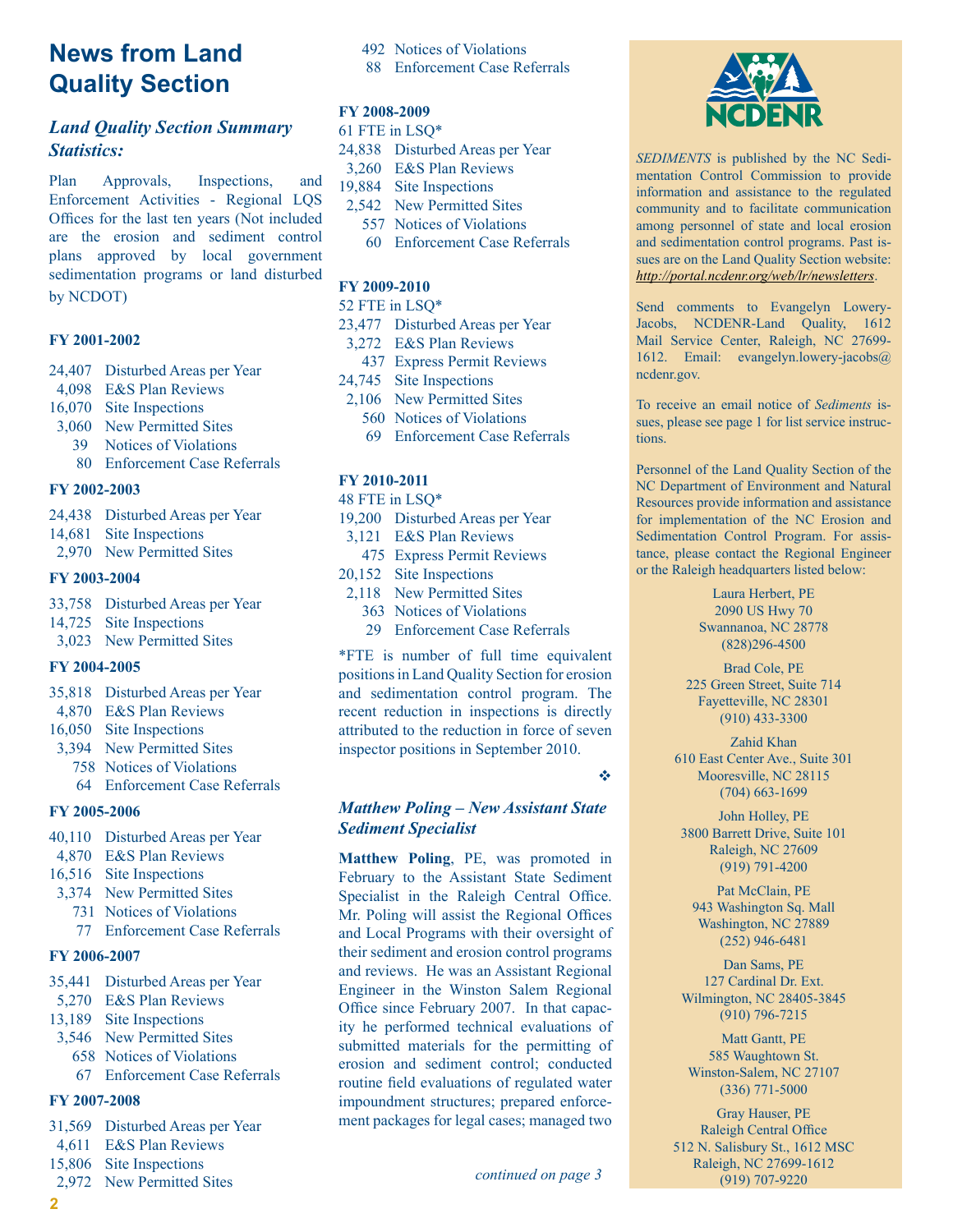### **The North Carolina Sedimentation Control Commission**

The Sedimentation Control Commission (SCC) was created to administer the Sedimentation Control Program pursuant to the NC Sedimentation Pollution Control Act of 1973 (SPCA). It is charged with adopting rules, setting standards, and providing guidance for implementation of the Act. The composition of the Commission is set by statute to encompass a broad range of perspectives and expertise in areas related to construction, industry, government, and natural resource conservation and quality. All members are appointed by the Governor and serve threeyear terms, except for the Director of the Water Resources Research Institute of the University of North Carolina, who serves as long as he remains Director. The chairman of the SCC is named by the Governor. The following is a list of current members with the organizations they represent:

> **Chair:**  Robin Smith Burnsville Non-governmental Conservation

> **Commissioners:**  Heather E. Jacobs Deck Washington Non-governmental Conservation

Mr. Tommy C. Anderson NC League of Municipalities

Joseph E. Glass Fayetteville Professional Engineers of NC

Kevin Martin Franklinton NC Environmental Management Commission

Rich McLaughlin Raleigh NC State University, Dept. of Soil Science

> Vacant NC Mining Commission

> > Randy Veltri **Charlotte** NC Public Utilities

Jonathan K. Bivens Goldsboro Carolinas Associated General Contractors

Michael P. Voiland Raleigh Water Resources Research Institute of The University of North Carolina

Rob Weintraub Wake Forest NC Home Builders Association

Manly West Moyock NC Soil and Water Conservation Commission

#### **Matthew Poling** *- Con't from page 2* **NC Sedimentation**

Environmental Specialists; surveyed water impoundment structures using laser level technology; reviewed Emergency Action Plans, conducted hydraulic and hydrologic training modules for Regional and Central office staff; and analyzed floods, and developed inundation studies from design storms and breach models using TR-55, HEC-1, HEC-RAS, and HEC-GEORAS. Prior to his work with DENR-Land Quality Section, Mr. Poling has experience with consulting firms on dam design, field evaluations, hydraulic and hydrologic, roadway construction, and developing sediment and erosion control plans. He received his B.S. in Civil Engineering in 2005 from North Carolina A&T State University.

Mr. Poling may be reached at 919-707-9209 or [matt.poling@ncdenr.gov.](mailto:matt.poling@ncdenr.gov)

## **LQS Personnel Changes**

**Matthew Poling**, PE, formerly an Assistant State Dam Safety Engineer, is now the Assistant State Sediment Specialist in the Raleigh Central Office.

**Brad Cole**, PE, formerly an Assistant Regional Engineer at the Raleigh Regional Office and an Assistant Dam Safety Engineer in the Raleigh Central Office, is now the Fayetteville Land Quality Section Regional Engineer.

**Bill Beck,** Environmental Senior Specialist in the Asheville Regional Office, retired effective June 1, 2011.

**Rick Allred**, Environmental Specialist in the Asheville Regional Office, retired effective July 1, 2011.

**Scott Harrell**, Assistant Regional Engineer in the Mooresville Regional Office, left the Section effective June 1, 2011 to accept a position with the City of Statesville's Public Works Department.

**Charlie Whaley**, Environmental Senior Specialist in the Mooresville Regional Office, retired on January 1, 2012.

**Steve Cook**, CPESC, Regional Engineer in the Fayetteville Regional Office, retired on February 1, 2012

# **Control Commission: February Actions**

At its meeting on February 28, 2012, the NC Sedimentation Control Commission (SCC) took the following actions:

#### **Delegated Local programs:**

- Orange County: Approved the continuation of Local Delegation of erosion and sediment control (ES&C) programs.
- City of Greenville: Placed the City on probation with a follow-up review and report back to the SCC.
- City of Charlotte: Approved the continuation of Local Delegation.

#### **SCC 2012 Meeting Dates**

10am, Ground Floor Meeting Room, Archdale Building

• Thursday, May 24

v

- Thursday, August 23
- Wednesday, November 14

### **New MOU's Between Land Resources and NC Forest Service and NC Division of Water Quality**

Two new Memorandums of Understanding (MOU's) were recently signed between the NC Department of Environment and Natural Resources (NCDENR)-Division of Land Resources-Land Quality Section and the NC Department of Agricultural and Consumer Services-NC Forest Service (NCFS) as well as with the NCDENR-Division of Water Quality (DWQ)-Surface Water Protection Section.

The agreements clarify the roles of each agency in sediment and erosion control and to coordinate their respective regulatory and compliance programs, as well as ensuring communications and sharing of information between the agencies.

Copies of these agreements can be found within Information Items on the February 28, 2012 NC Sedimentation Control Commission agenda at *[http://portal.ncdenr.](http://portal.ncdenr.org/web/lr/environmental-management) [org/web/lr/environmental-management.](http://portal.ncdenr.org/web/lr/environmental-management)*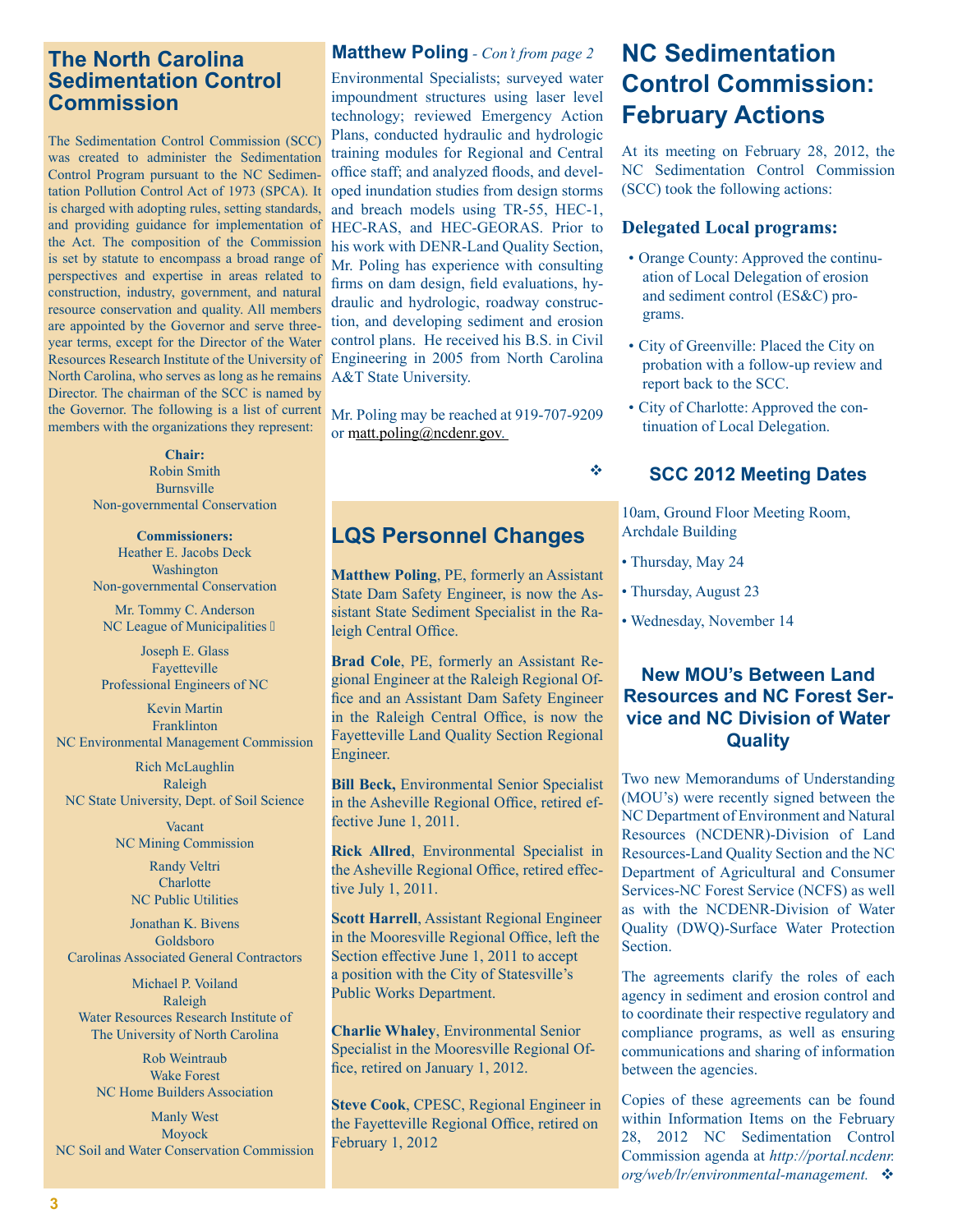#### **Awards***....*(*continued from page 1)*



*2012 Small Local Program Winner: Town of Southern Pines. (L-R): Barry Hinson, Brent Lockamy, Owen Herbert, Rodney Mitchell*



*Town of Southern Pines accepting Local Program Award of Excellence for Small Programs. L-R: Robin K. Smith (SCC), Dr. Rich McLaughlin (SCC), Brent Lockamy (Town of Southern Pines), Gray Hauser (LQS), Evangelyn Lowery-Jacobs (LQS)* 



*2012 Large Local Program Winner: City of Raleigh. Back Row (L-R): Roy Conoly, Danny Bowden, Stephen Leischner, Ben Brown, Carl Dawson, Kevin Watson, Chris Bridgers, Kevin Kidd. Front Row (L-R): Rebecca Ferres, Nathan Burdick, Susan Locklear, Jessica Meyer, Lisa Booze, Eric Christopher, Gary Morton Not Pictured: Jeanette Powell*

The Town of Southern Pines has a staff of four contributing to two full-time equivalents to sediment and erosion control.

The Town of Southern Pines' staff receiving the award are: Barry Hinson, Construction Inspector; Rodney Mitchell, Construction Inspector; Brent Lockamy, Civil Engineer; and Owen Herbert, Engineering Technician.

More information on the Town of Southern Pines' Erosion and Sediment Control program may be found on their website at: *[http://www.southernpines.net/publicworks/](http://www.southernpines.net/publicworks/engineering.aspx) [engineering.aspx](http://www.southernpines.net/publicworks/engineering.aspx)*

The Erosion & Sedimentation Control Program for the **City of Raleigh** received the Local Program Award of Excellence for a large program. The Public Works Department, Stormwater Development Inspections Section is responsible for enforcement of Raleigh's local program for erosion and sediment control, flood prone area program, and watercourse buffer and reservoir watershed protection regulations.

The Stormwater Development Engineers review plans for all development within the City of Raleigh. All plans must be in compliance with City, State, and Federal regulations as they apply to Flood Hazard Areas, Neuse River Buffers, Watershed Protection Overlay Districts, erosion control during construction, stormwater quality, and stormwater peak runoff control.

The Development Plan Engineers review preliminary subdivision and site plans, infrastructure construction plans, recorded maps, as well as plans submitted for permit issuance. The section also reviews all As-Built Plans and certifications, and manages the annual inspection reports that are required for all stormwater devices permitted within the City. The Development Plan Review Engineering Section responds to inquiries from citizens, property owners, realtors, lenders, and developers requesting determinations as to whether a specific property is affected by the Floodplain.

Raleigh's Stormwater Development Inspections section consists of three teams of inspectors to serve subregions within the City's jurisdiction. The Northwest Team serves the area from Chatham Street to Six Forks Road outside the beltline. The Northeast Team serves the area from Six Forks Road to Poole Road outside the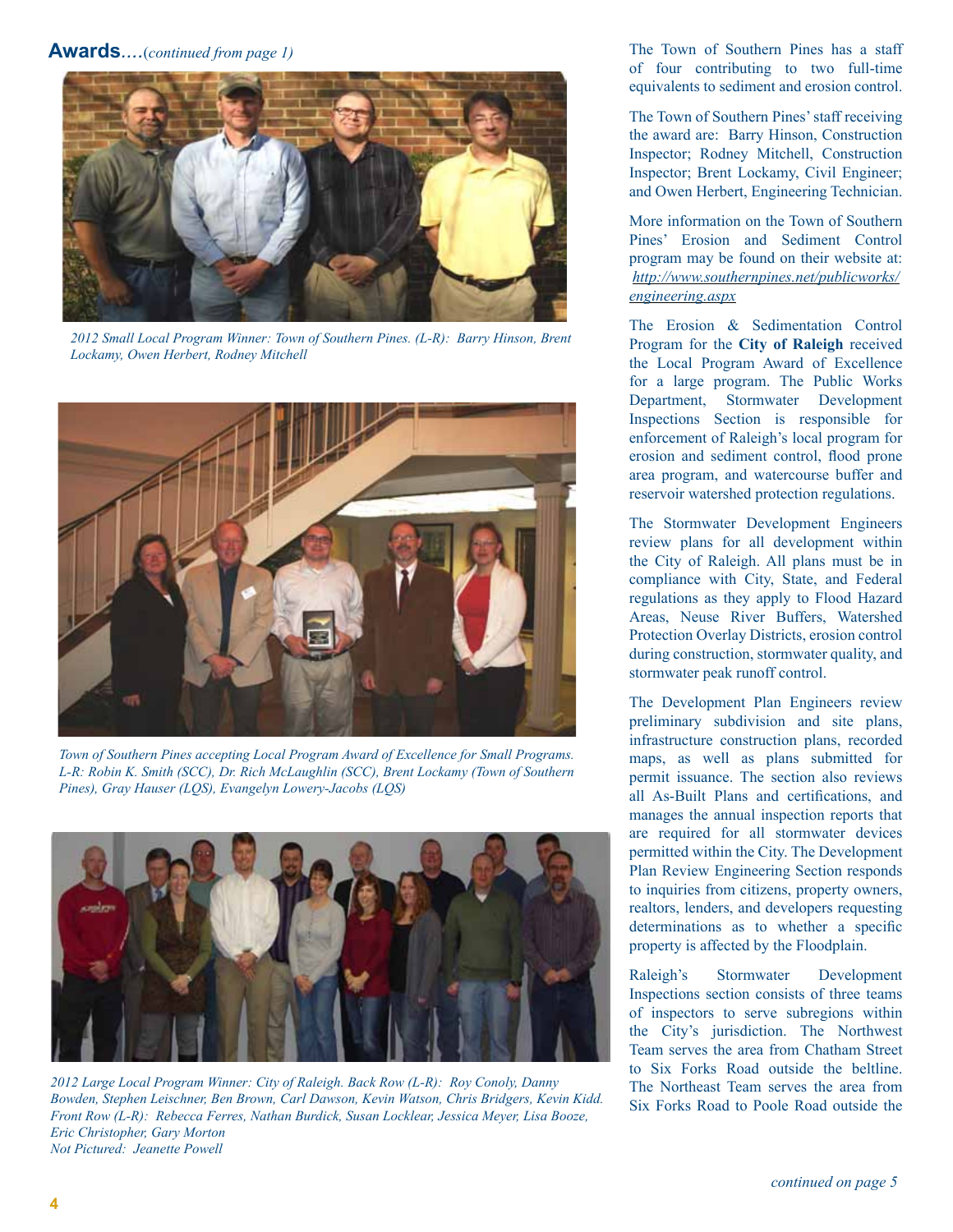

*City of Raleigh accepting Local Program Award of Excellence for Large Programs. L-R: Robin K. Smith (SCC), Dr. Rich McLaughlin (SCC), Jeanette Powell and Ben Brown (City of Raleigh), Gray Hauser (LQS), Evangelyn Lowery-Jacobs (LQS)* 

beltline. The Southern Team serves the area from Poole Road to Chatham Street inside the beltline and southward.

- The city code requires any land-disturbing activity over 12,000 square feet in size to have a Land Disturbing Permit prior to any land disturbing activity beginning. A permitted project will typically follow this sequence of events once a plan is approved and a permit is acquired:
- A pre-construction meeting is held on site with the grading contractor and/or the developer to review the permitted requirements;
- The erosion control devices, as shown on the approved erosion and sedimentation control plans, are installed by the grading contractor;
- A site inspection is performed by the stormwater control inspector to insure the required devices are installed correctly before work begins;
- Once the site inspection is approved, the site clearing and grading begins;
- The stormwater control inspector inspects the site periodically throughout the construction process to insure the erosion control devices are in proper working order;
- Periodic inspections of the site continue until all work is complete and the site is stabilized;
- A final inspection is performed by the stormwater control inspector and, when approved, the project is considered complete and the permit is closed.

The City of Raleigh's staff receiving the award are: Carl Dawson, Public Works Director; Danny Bowden, Stormwater Program Manager; Ben Brown, Stormwater Development Supervisor; Jeanette Powell, Stormwater Development Supervisor; Chris Bridgers, Stormwater Inspection Coordinator; Rebecca Ferres, Stormwater Inspection Coordinator; Stephen Leischner, Stormwater Inspection Coordinator; Roy Conoly, Senior Stormwater Inspector; Eric Christopher, Senior Stormwater Inspector; Jessica Meyer, Stormwater Inspector; Kevin Watson, Stormwater Inspector; Lisa Booze, Senior Stormwater Engineer; Susan Locklear, Senior Stormwater Engineer; Gary Morton, Senior Stormwater Engineer; Nathan Burdick, Stormwater Engineer; and Kevin Kidd, Stormwater Engineer.

More information on the City of Raleigh's Erosion and Sediment Control program may be found on their website at *[http://www.raleighnc.gov/home/content/](http://www.raleighnc.gov/home/content/PWksStormwater/Articles/ESCMainPage.html) [PWksStormwater/Articles/ESCMainPage.](http://www.raleighnc.gov/home/content/PWksStormwater/Articles/ESCMainPage.html) [html](http://www.raleighnc.gov/home/content/PWksStormwater/Articles/ESCMainPage.html)* 

Congratulations to these two well-deserving programs in recognition of their excellence in erosion and sediment control.

v

#### **Falls Lake Design Standard**

The "Falls Lake Rule" which specifies design standards for erosion and sedimentation control measures and time limits for provisions of ground cover in the Upper Neuse River Basin (Falls Lake watershed) was approved by the Rules Review Commission with an effective date

of February 1, 2012. These rules are the same as the Session Law 2009-486 that have been in effect since January 1, 2010.

The permanent standards for erosion and sedimentation control in the Falls Lake watershed keep the current requirements for the design storm, sediment basin efficiency, the slope of channels and time limits for ground cover. For land disturbing activity where grading is not yet complete temporary ground cover will be provided within 7, 10, or 14 days on steep, moderate or no (flat) slopes, respectively. For landdisturbing activities where grading is complete, temporary or permanent ground cover will be provided within 7 days.

The term "provided" is a term used in the Sediment Pollution Control Act (SPCA) and has been interpreted to mean seeding, mulching, and tacking according to the seeding specifications.

The permanent rules are:

#### CHAPTER 04- SEDIMENTATION **CONTROL**

#### SUBCHAPTER 04B - EROSION AND SEDIMENT CONTROL

#### 15A NCAC 04B .0132 DESIGN STANDARDS FOR THE UPPER NEUSE RIVER BASIN (FALLS LAKE WATERSHED)

In addition to any other requirements of State, federal, and local law, landdisturbing activity in the watershed of the drinking water supply reservoir that meets the applicability requirements of Session law 2009-486, Section 3.(a), shall meet all of the following design standards for sedimentation and erosion control:

(1) Erosion and sedimentation control measures, structures, and devices shall be planned, designed, and constructed to provide protection from the runoff of the 25-year storm that produces the maximum peak rate of runoff as calculated according to procedures set out in the United States Department of Agriculture Soil Conservation Service's "National Engineering Field Manual for Conservation Practices" or according to procedures adopted by any other agency of the State or the United States.

(2) Sediment basins shall be planned, designed, and constructed so that the basin will have a settling efficiency of at least 70 percent for the 40-micron size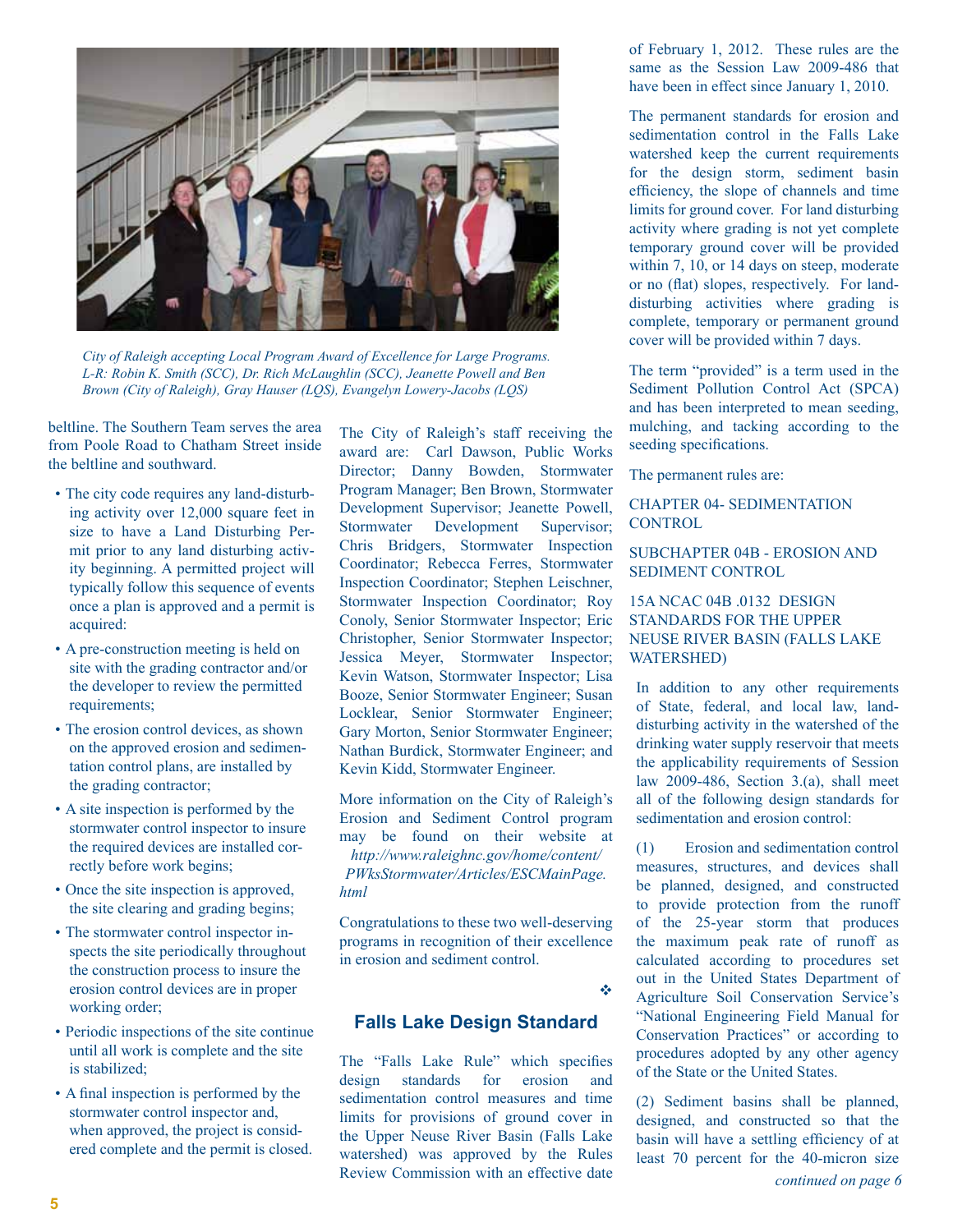soil particle transported into the basin by the runoff of the two-year storm that produces the maximum peak rate of runoff as calculated according to procedures in the United States Department of Agriculture Soil Conservation Service's "National Engineering Field Manual for Conservation Practices" or according to procedures adopted by any other agency of the State or the United States.

(3) Newly constructed open channels shall be planned, designed, and constructed with side slopes no steeper than two horizontal to one vertical if the vegetative cover is used for stabilization unless soil conditions permit steeper side slopes or where the side slopes are stabilized by using mechanical devices, structural devices, or other acceptable ditch liners sufficient to restrain accelerated erosion. The angle for side slopes shall be sufficient to restrain accelerated erosion.

(4) For an area of land-disturbing activity where grading activities have been completed, temporary or permanent ground cover sufficient to restrain erosion shall be provided as soon as practicable, but in no case later than seven days after completion of grading. For an area of land-disturbing activity where grading activities have not been completed, temporary ground cover shall be provided as follows:

(a) For an area with no slope, temporary ground cover shall be provided for the area if it has not been disturbed for a period of 14 days.

(b) For an area of moderate slope, temporary ground cover shall be provided for the area if it has not been disturbed for a period of 10 days. For purposes of this Item, "moderate slope" means an inclined area, the inclination of which is less than or equal to three units of horizontal distance to one unit of vertical distance.

(c) For an area of steep slope, temporary ground cover shall be provided for the area if it has not yet been disturbed for a period of seven days. For purposes of this item, "steep slopes" means an inclined area, the inclination of which is greater than three units of horizontal distance to one unit of vertical distance.

 $\frac{1}{2}$ 

#### **Neuse River Basin and Jordan Lake Management Strategies**

Special protections apply in other subwatersheds in NC for maintaining and protecting existing riparian buffers. For example, the Neuse Buffer Rules have applied in the Neuse River basin since 1997 and the Jordon Lake Nutrient Management Strategy has been in place since 2009. For both watersheds, a 50 foot buffer (measured from top of bank) on each side of a surface water course (e.g., stream or lake) is protected. In the first 30 feet closest to the water, vegetation is to remain undisturbed with few erosion and sediment control (ES&C) devices allowed. In this inner Zone 1, a DWQ 401 permit is needed for any S&EC disturbance and even then, only silt fences, temporary silt checks, special sediment fences, special stilling basins (silt bags) are allowed. In the outer 20 feet of the buffer (Zone 2), vegetation can be managed and storm water management is allowed with no permit. In the Jordan Lake watershed an additional restriction allows a one time application of fertilizer. These rules can be found at *[http://portal.ncdenr.](http://portal.ncdenr.org/web/wq/swp/ws/401/riparianbuffers/rules) [org/web/wq/swp/ws/401/riparianbuffers/](http://portal.ncdenr.org/web/wq/swp/ws/401/riparianbuffers/rules) [rules.](http://portal.ncdenr.org/web/wq/swp/ws/401/riparianbuffers/rules)*

v

#### **Report from the Transportation Research Board Annual Conference, Washington, DC, January 22-25, 2012**

By Dr. Rich McLaughlin, NC State University, Department of Soil Science

There were over 4,500 papers presented at the world's largest transportation-related meeting, but there were only three papers dealing with construction site stormwater. These were part of a session to discuss the EPA's Effluent Limit Guideline (ELG) for construction site runoff, which has been discussed in earlier issues. Briefly, this is a new rule that EPA is phasing in which requires a number of approaches to minimizing water quality impacts of construction site runoff. The most controversial part of this rule was the requirement that turbidity be maintained below 280 nephelometric turbidity units (NTUs),. After a lawsuit was initiated and a federal agency objected, this number was subsequently withdrawn by EPA until more data is collected and a more robust analysis

**Falls Lake Design** cont'd from page 5 **Neuse River Basin and Jordan** completed. This session was intended to provide an update on the regulatory situation and research into compliance methods.

> The first speakers were two of the EPA staff who are working on this issue, Erika Larsen and Jesse Pritts. They reviewed the history of the ELG including the withdrawal of the turbidity target and call for additional data, which was accepted until early March. At this point they said that "every option is on the table" regarding the target turbidity level, including even discarding it altogether. Some in the audience suggested that they consider either different numbers for different areas of the country or tying it into background turbidity levels. It should be remembered that their first draft included a somewhat complicated formula that included soil and rainfall factors, but it was discarded because the comments sent in were mostly against such complexity.

> The next speaker was myself, with the usual array of field and laboratory data demonstrating how passive, or gravitydriven systems can work well to reduce turbidity when properly managed. Several case studies were also presented illustrating the factors involved in successful installation and maintenance of passive treatment systems, as well as the factors in failures. The key factor in system failure was usually poor runoff water management that allowed runoff to reach the basin without passing through a treatment ditch.

> The final speaker was Dr. Michael Barrett of the University of Texas – Austin, who is part of a team of researchers investigating the use of flocculants on highway projects in Texas. They are currently conducting laboratory studies on a variety of soils from around the state and flocculants with a range of molecular weights and charges. They have been testing mostly anionic and neutral polyacrylamides. One of the unique aspects of their studies is their measurement of water hardness changes during the flocculation process. Hardness is mostly made up of calcium and magnesium in water, and it is thought that these cations "bridge" between anionic PAMs and the negatively-charged surface of clays. They did find a drop in hardness when soils were flocculated, suggesting that some of the cations were removed during the bridging process. Overall, they have concluded that neutral PAMs and the proprietary mixed anionic PAM worked better at reducing turbidity than the single anionic PAMs.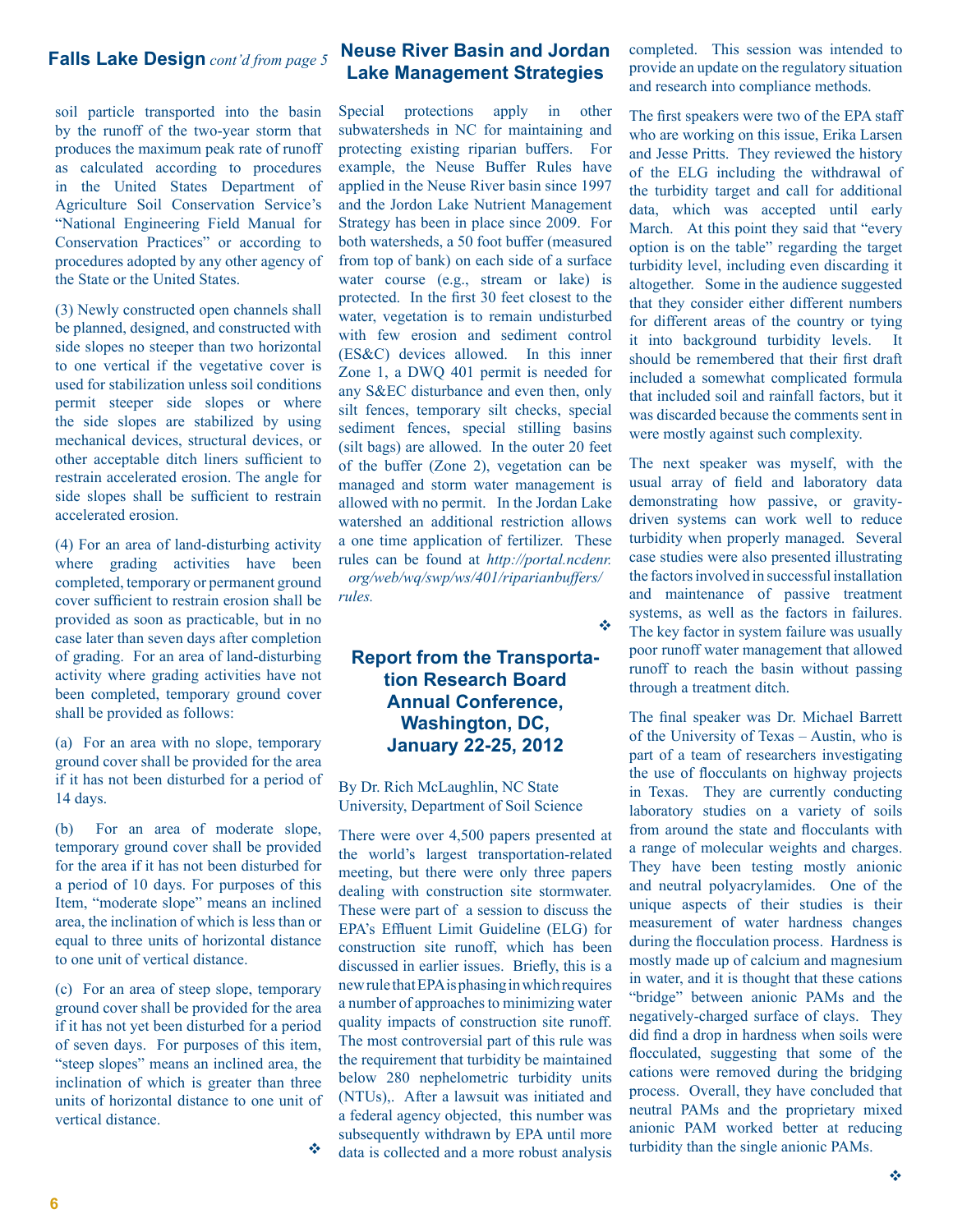# **International Erosion Control Association's "Environmental Connection 2012"**

By Melanie M. McCaleb, CPESC- NC State University Soil Science Department



Environmental Connection (EC) is a premier educational event for the erosion, sediment control and the stormwater industry. EC combines intense, full and half day training courses with topic-focused technical sessions to cover a wide range of subjects.

The International Erosion Control Associations (IECA) EC12 Conference and Expo was held in Las Vegas, Nevada on February 25-March 1, 2012 celebrating its 40th birthday! This year, unlike years in the recent past being hit by the declining economy, the conference was teeming with activity and registration numbers reaching nearly 2000 attendees from 30 countries. There were 90 technical sessions and 17 training courses presented during the five-day conference. An Expo hall was filled to capacity with over 150 exhibits of innovative erosion and sediment control technology.



*Fig. 1 Pre-conference full day training on turbidity and polyacrylamide and its uses.*

The Effluent Limitation Guidelines (ELG) issued on December 1, 2009 by the United States Environmental Protection Agency (EPA) continues to generate much interest within the industry in various approaches to treating turbidity in construction site runoff. The pre-conference workshops on controlling turbidity included people from all regions of the country plus Australia, Canada, and Malaysia attending. While the focus of the workshop was on passive treatment systems using polyacrylamide (PAM), other approaches were also discussed including the full portable treatment plants currently used on some sites. There was a great deal of discussion among the attendees about what would be allowable in their states.

Greg Schaner, Attorney Adviser, U.S .EPA Office of Wastewater Management, gave EC12's keynote address. Schaner discussed changes and updates to the Effluent Limitations Guidelines and what they mean for IECA members, including the indefinite stay to the 280 NTU rule and new buffer rules. On February 16, 2012 the EPA issued their construction general permit (CGP). The 2012 CGP includes a number of modifications to the 2008 CGP, many of which are necessary to implement the new Effluent Limitations Guidelines and New Source Performance Standards for Construction and Development point sources, known as the "C&D rule." For more information and the full CGP visit: *<http://cfpub.epa.gov/npdes/stormwater/cgp.cfm>*



Environmental Connections photo contest winner of 1st and 2nd places for the "Impacts of Erosion" Category. Pictures taken by Melanie McCaleb, NCSU Soil Science Department

*Fig. 2 First place. Massive erosion exposing main water pipe to fire hydrant.*



*Fig. 3 Second place. Overload of sediment causes silt fence failure and fill in stream.*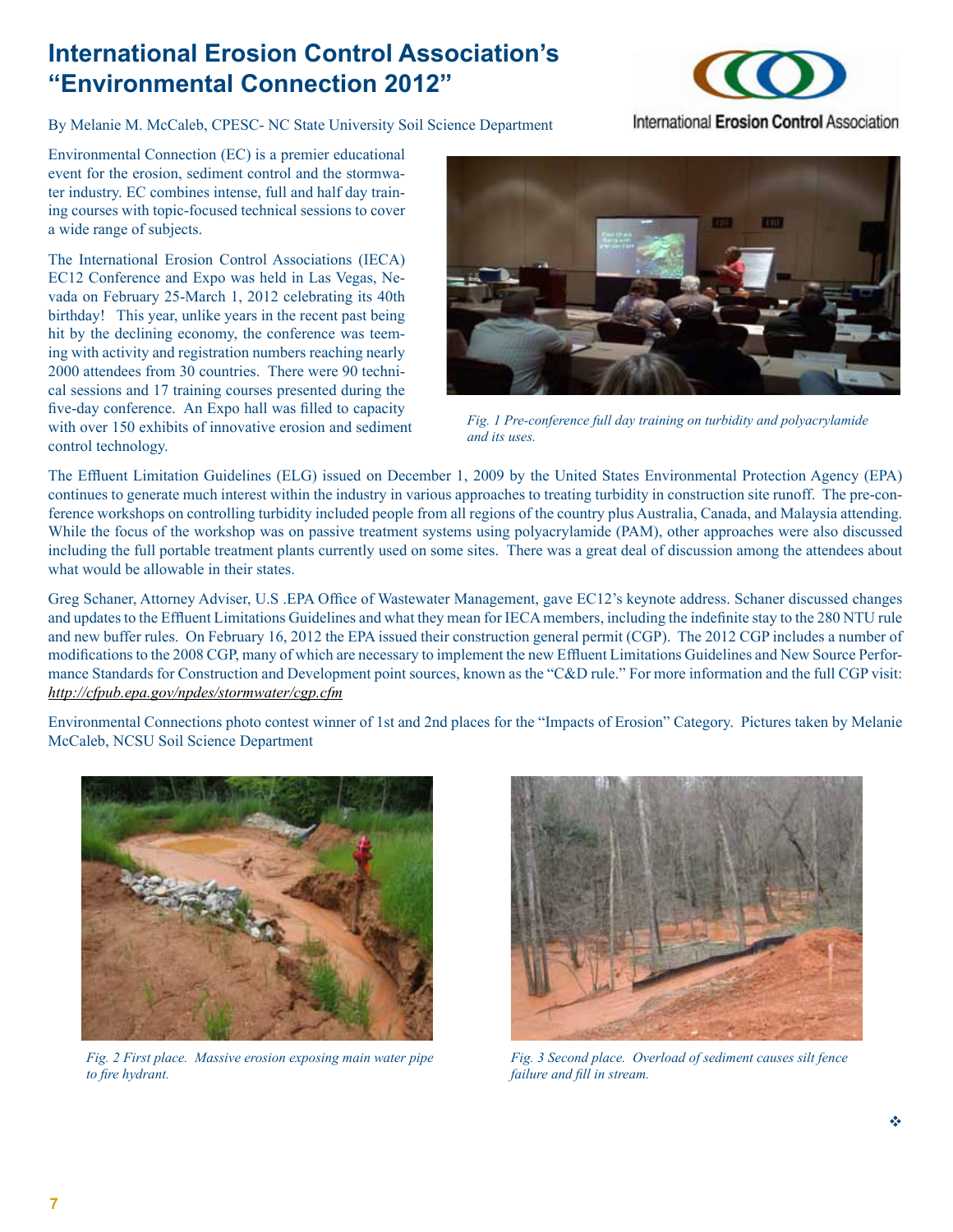# **IECA's Environmental Connection The World's Largest Soil & Water Event!**

#### **February 10-13, 2013**

Town and Country Resort and Conference Center San Diego, California, USA



#### **Call for Abstracts Deadline: June 1, 2012**

The premier educational event for the erosion and sediment control industry. Environmental Connection has more erosion, sediment control, and stormwater focused training, technology and networking events than any other event. Over 4 days, Environmental Connection provides peer–reviewed education, products and technology which address eight technology sections:

- 
- Slope Stabilization Wetlands Technology
- 
- 
- 
- Stormwater Management Wind Erosion Technology
- Stream Restoration Erosion and Sediment Control
- Vegetative Establishment Beach and Shoreline Stabilization
	-

Types of presentations will include technical papers, case studies, workshops, forum/ panel discussions, full and half-day courses, posters, and product practicum. Please refer questions to Natalie Bollinger – natalie@ieca.org, 303-640-7554 or 800-455-4322. Information: *<http://www.ieca.org/conference/annual/ec.asp>*

# **New Construction Site Sediment and Erosion Control Requirements in NC**

Effective August 3, 2011, all development projects in North Carolina that disturb an acre or greater of land require a local- or state-approved Erosion and Sedimentation Control (E&SC) plan. The project will be automatically covered by an NPDES Stormwater General Permit NCG010000 for construction-related activities, provided that the ground stabilization and basin design requirements in that permit are included in the E&SC Plan.

Construction Site Sediment and Erosion Control Requirements for North Carolina, include:

1. Ground stabilization in 7 days on perimeter areas and slopes greater than 3:1,

2. Ground stabilization in 14 days on other areas,

3. Surface outlets and baffles are required for all sediment basins, and

4. Basin outlet structures withdraw water from the surface unless drainage area is less than 1 acre.

EPA has decided **NOT** to implement the proposed numeric effluent limits and monitoring requirements in their February 16, 2012 issuance of their Construction General Permit (CGP). It is likely that EPA will wait until 2017 before updating the CGP.

Helpful resources, including major requirements for NC are available at: *[http://portal.ncdenr.org/web/wq/ws/su/](http://portal.ncdenr.org/web/wq/ws/su/construction/) [construction/](http://portal.ncdenr.org/web/wq/ws/su/construction/)*

v

#### **Revisions to the Design Manual**

The Sedimentation Control Commission approved revisions to the Erosion and Sedimentation Planning and Design Manual in August, 2008. Revisions include sections on vegetative stabilization to include native species, skimmer dewatering calculations, streambank stabilization based upon NRCS practices, and estimating runoff (Chapters 3, 6, and 8 and Appendix 8.03).The manual is available as PDF files at:

*<http://portal.ncdenr.org/web/lr/erosion>*

#### **Erosion and Sedimentation Control Planning and Design Workshop**

When: April 17-18, 2012

Where: Doubletree by Hilton (formerly the Brownstone Holiday Inn), Raleigh, NC Registration deadline: April 9, 2012

More info and register ONLINE at:

*[http://www.ncsu.edu/wrri/code/events/](http://www.ncsu.edu/wrri/code/events/upcomingevents2.htm) [upcomingevents2.htm](http://www.ncsu.edu/wrri/code/events/upcomingevents2.htm)*

Credits: Landscape architects will receive 10 CEUs and Professional Engineers will receive 12 PDHs (subject to board approval) for completion of each 2-day workshop.

Purpose: These workshops are structured to educate and familiarize design professionals with the NC Sedimentation Pollution Control Act (SPCA), the rules implementing the Act, design standards for erosion and sedimentation control BMPs and elements that are necessary to submit an erosion control plan.

Registration Fee: \$175 includes materials, breaks, and two lunches

Questions? Contact WRRI at (919) 515- 2815 or water  $resources@ncsu.edu$ .

## **GET SEDIMENTS On-line**

SEDIMENTS is a newsletter published by the N.C. Sedimentation Control Commission to provide information and assistance to the regulated community and to facilitate communication among personnel of state and local erosion and sedimentation control programs. SEDI-MENTS is available in electronic form at: *<http://portal.ncdenr.org/web/lr/newsletters>*

#### **To subscribe to the listserv:**

- 1. In the "To:" field, type: [mj2@lists.ncsu.edu](mailto:mj2@lists.ncsu.edu)
- 2. Leave the "Subject:" blank.

3. To subscribe, type "subscribe sediments" in the body of the message.

*OR* send an e-mail to: jean spooner[@ncsu.edu](mailto:bonnie_kurth@ncsu.edu)

International Erosion Control Associations